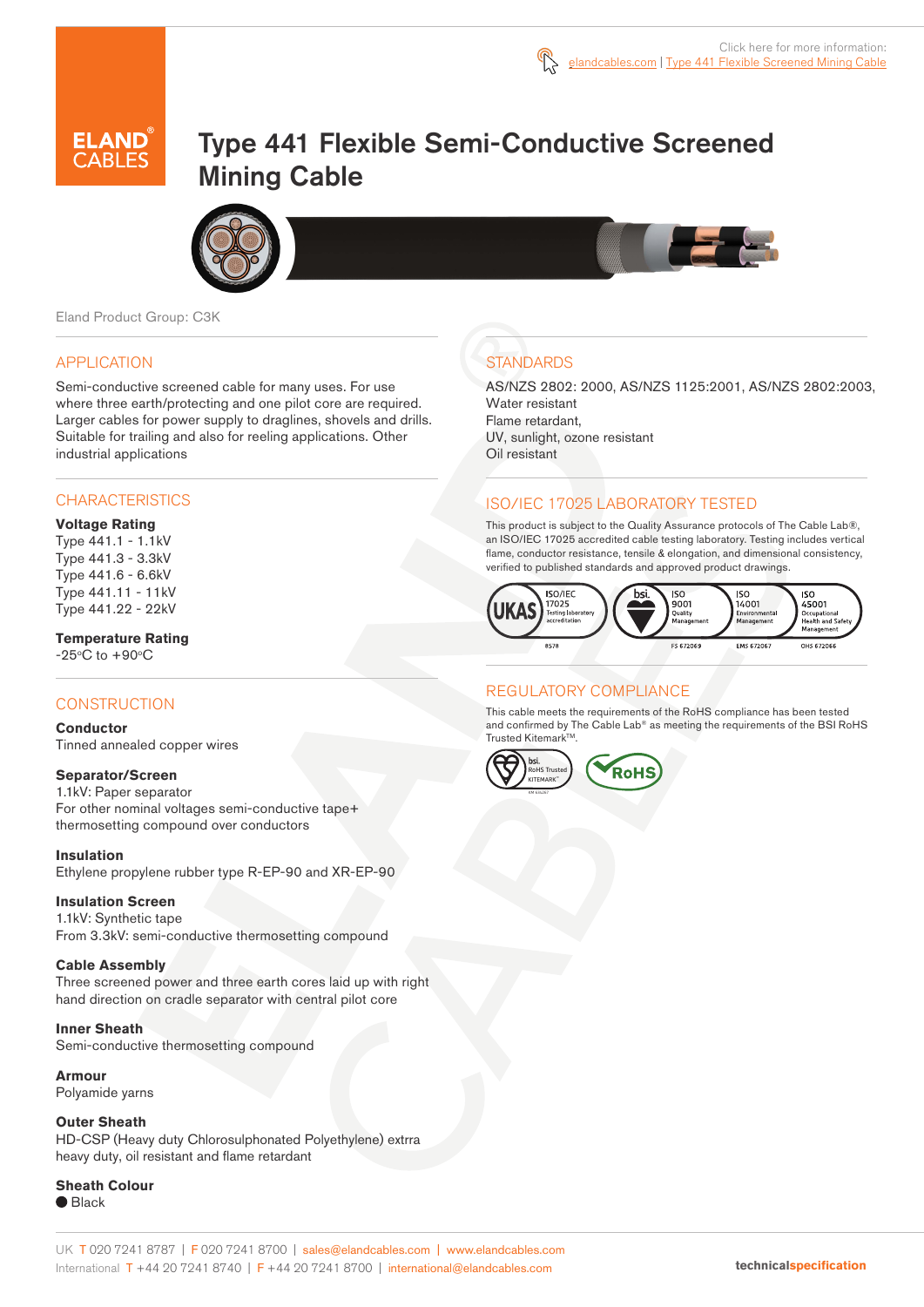## DIMENSIONS

| <b>ELAND PART</b><br>NO. | NO.<br>CORES | <b>NOMINAL</b><br>CONDUCTOR<br>AREA<br>mm <sup>2</sup> | NUMBER AND<br><b>NOMINAL</b><br><b>DIAMETER OF</b><br><b>WIRES</b><br>n x mm | <b>THICKNESS</b><br>OF<br><b>INSULATION</b><br>mm | <b>NOMINAL</b><br><b>DIAMETER</b><br><b>OVER</b><br><b>INSULATION</b><br>mm | CORE<br><b>SCREEN</b><br>SIZE<br>mm | <b>AREA OF</b><br><b>SCREEN</b><br>mm <sup>2</sup> | <b>PILOT</b><br>COND.<br>STRAND/<br>SIZE<br>No/mm | <b>THICKNESS</b><br>PILOT CORE<br><b>COVERING</b><br>mm | <b>NOMINAL</b><br><b>THICKNESS</b><br>OF SHEATH<br>mm | <b>NOMINAL</b><br><b>DIAMETER</b><br>mm | NOMINAL<br>WEIGHT<br>kg/100m |
|--------------------------|--------------|--------------------------------------------------------|------------------------------------------------------------------------------|---------------------------------------------------|-----------------------------------------------------------------------------|-------------------------------------|----------------------------------------------------|---------------------------------------------------|---------------------------------------------------------|-------------------------------------------------------|-----------------------------------------|------------------------------|
|                          |              |                                                        |                                                                              |                                                   | Type 441.1-Class 2                                                          |                                     |                                                    |                                                   |                                                         |                                                       |                                         |                              |
| C3K01030060BK 3+3        |              | 6                                                      | 84x0.3                                                                       | 1.5                                               | 6.5                                                                         | 33/0.3                              | 2.3                                                | 24/0.2                                            | 0.8                                                     | 3.8                                                   | 28.6                                    | 111                          |
| C3K0103010BK             | $3 + 3$      | 10                                                     | 77x0.4                                                                       | 1.5                                               | 7.7                                                                         | 51/0.3                              | 3.6                                                | 24/0.2                                            | 0.8                                                     | 3.8                                                   | 31.2                                    | 136                          |
| C3K0103016BK             | $3 + 3$      | 16                                                     | 126x0.4                                                                      | 1.6                                               | $\mathcal{G}% _{0}$                                                         | 81/0.3                              | 5.7                                                | 24/0.2                                            | 0.8                                                     | 3.9                                                   | 34.1                                    | 176                          |
| C3K0103025BK             | $3 + 3$      | 25                                                     | 209x0.4                                                                      | 1.6                                               | 10.5                                                                        | 81/0.3                              | $5.7\,$                                            | 24/0.2                                            | 0.8                                                     | 4.2                                                   | 37.8                                    | 231                          |
| C3K0103035BK             | $3 + 3$      | 35                                                     | 285x0.4                                                                      | 1.6                                               | 12.1                                                                        | 81/0.3                              | 5.7                                                | 24/0.2                                            | 0.8                                                     | 4.4                                                   | 41.1                                    | 274                          |
| C3K0103050BK             | $3 + 3$      | 50                                                     | 380x0.4                                                                      | 1.7                                               | 13.8                                                                        | 120/0.3                             | 8.5                                                | 40/0.2                                            | 0.8                                                     | 4.9                                                   | 45.8                                    | 349                          |
| C3K0103070BK             | $3 + 3$      | 70                                                     | 361x0.5                                                                      | 1.8                                               | 16.1                                                                        | 110/0.4                             | 13.8                                               | 40/0.2                                            | 0.8                                                     | 5.3                                                   | 52.2                                    | 481                          |
| C3K0103095BK             | $3 + 3$      | 95                                                     | 475x0.5                                                                      | $\mathbf{2}$                                      | 17.7                                                                        | 135/0.4                             | 16.9                                               | 40/0.2                                            | 0.8                                                     | 5.8                                                   | 56.6                                    | 579                          |
| C3K0103120BK             | $3 + 3$      | 120                                                    | 608x0.5                                                                      | 2.1                                               | 20                                                                          | 165/0.4                             | 21.2                                               | 40/0.2                                            | 0.8                                                     | 6.3                                                   | 62.6                                    | 724                          |
| C3K0103150BK             | $3 + 3$      | 150                                                    | 740x0.5                                                                      | 2.3                                               | 22.2                                                                        | 216/0.4                             | 27.1                                               | 40/0.2                                            | 0.8                                                     | 6.7                                                   | 68.3                                    | 881                          |
| C3K0103185BK             | $3 + 3$      | 185                                                    | 925x0.5                                                                      | 2.5                                               | 24.7                                                                        | 252/0.4                             | 32.1                                               | 40/0.2                                            | 0.8                                                     | 7.3                                                   | 74.8                                    | 1049                         |
| C3K0103240BK             | $3 + 3$      | 240                                                    | 1221x0.5                                                                     | 2.8                                               | 27.9                                                                        | 214/0.5                             | 42                                                 | 40/0.2                                            | 0.8                                                     | 8                                                     | 83.4                                    | 1329                         |
| C3K0103300BK             | $3+3$        | 300                                                    | 1525x0.5                                                                     | 3                                                 | 31                                                                          | 280/0.5                             | 55                                                 | 40/0.2                                            | 0.8                                                     | 8.7                                                   | 31.1                                    | 1629                         |
| Type 441.3-Class 1       |              |                                                        |                                                                              |                                                   |                                                                             |                                     |                                                    |                                                   |                                                         |                                                       |                                         |                              |
| C3K0303016BK             | $3 + 3$      | 16                                                     | 126x0.4                                                                      | 2.2                                               | 12.4                                                                        | 81/0.3                              | 5.7                                                | 24/0.2                                            | 0.8                                                     | 4.6                                                   | 43                                      | 241                          |
| C3K0301025BK 3+3         |              | 25                                                     | 209x0.4                                                                      | 2.2                                               | 14                                                                          | 81/0.3                              | 5.7                                                | 24/0.2                                            | 0.8                                                     | 4.9                                                   | 46.8                                    | 304                          |
| C3K0303035BK 3+3         |              | 35                                                     | 285x0.4                                                                      | 2.2                                               | 15.3                                                                        | 81/0.3                              | $5.7\,$                                            | 24/0.2                                            | 0.8                                                     | 5.2                                                   | 50.2                                    | 359                          |
| C3K0303050BK 3+3         |              | 50                                                     | 380x0.4                                                                      | 2.4                                               | 17.1                                                                        | 120/0.3                             | 8.5                                                | 40/0.2                                            | 0.8                                                     | 5.7                                                   | 55.4                                    | 446                          |
| C3K0303070BK 3+3         |              | 70                                                     | 361x0.5                                                                      | 2.4                                               | 19.1                                                                        | 110/0.4                             | 13.8                                               | 40/0.2                                            | 0.8                                                     | 6                                                     | 60.3                                    | 571                          |
| C3K0303095BK             | $3+3$        | 95                                                     | 475x0.5                                                                      | 2.4                                               | 20.3                                                                        | 135/0.4                             | 16.9                                               | 40/0.2                                            | 0.8                                                     | 6.4                                                   | 63.5                                    | 659                          |
| C3K0303120BK 3+3         |              | 120                                                    | 608x0.5                                                                      | 2.4                                               | 22.4                                                                        | 165/0.4                             | 21.2                                               | 40/0.2                                            | 0.8                                                     | 6.5                                                   | 68.5                                    | 794                          |
| C3K0301350BK             | $3 + 3$      | 150                                                    | 740/0.5                                                                      | 2.4                                               | 24.2                                                                        | 216/0.4                             | 27.1                                               | 40/0.2                                            | 0.8                                                     | 6.6                                                   | 72.6                                    | 931                          |
| C3K0303185BK             | $3+3$        | 185                                                    | 925x0.5                                                                      | 2.4                                               | 26.3                                                                        | 252/0.4                             | 32.1                                               | 40/0.2                                            | 0.8                                                     | 6.7                                                   | 77.4                                    | 1080                         |
| C3K0303240BK             | $3+3$        | 240                                                    | 1221x0.5                                                                     | 2.4                                               | 28.9                                                                        | 214/0.5                             | 42                                                 | 40/0.2                                            | 0.8                                                     | 6.9                                                   | 83.3                                    | 1310                         |
| C3K0303300BK 3+3         |              | 300                                                    | 1525x0.5                                                                     | 2.4                                               | 31.5                                                                        | 280/0.5                             | 55                                                 | 40/0.2                                            | 0.8                                                     | 7                                                     | 89.2                                    | 1570                         |
|                          |              |                                                        |                                                                              |                                                   | Type 441.6-Class 1                                                          |                                     |                                                    |                                                   |                                                         |                                                       |                                         |                              |
| C3K0603016BK 3+3         |              | 16                                                     | 126x0.4                                                                      | 3                                                 | 14                                                                          | 81/0.3                              | 5.7                                                | 24/0.2                                            | 0.8                                                     | 5                                                     | 47.4                                    | 241                          |
| C3K0603025BK 3+3         |              | 25                                                     | 209x0.4                                                                      | 3                                                 | 15.5                                                                        | 81/0.3                              | 5.7                                                | 24/0.2                                            | 0.8                                                     | 5.3                                                   | 51.2                                    | 304                          |
| C3K0603035BK 3+3         |              | 35                                                     | 285x0.4                                                                      | 3                                                 | 16.8                                                                        | 81/0.3                              | 5.7                                                | 24/0.2                                            | 0.8                                                     | 5.6                                                   | 54.7                                    | 359                          |
| C3K0603050BK 3+3         |              | 50                                                     | 380x0.4                                                                      | $\ensuremath{\mathsf{3}}$                         | 18.3                                                                        | 120/0.3                             | 8.5                                                | 40/0.2                                            | 0.8                                                     | 6                                                     | 58.8                                    | 446                          |
| C3K0603070BK 3+3         |              | 70                                                     | 361x0.5                                                                      | 3                                                 | 19.1                                                                        | 110/0.4                             | 13.8                                               | 40/0.2                                            | 0.8                                                     | 6.3                                                   | 63.8                                    | 571                          |
| C3K0603095BK 3+3         |              | 95                                                     | 475x0.5                                                                      | 3                                                 | 20.3                                                                        | 135/0.4                             | 16.9                                               | 40/0.2                                            | 0.8                                                     | 6.4                                                   | 66.4                                    | 659                          |
| C3K0603120BK 3+3         |              | 120                                                    | 608x0.5                                                                      | 3                                                 | 21.5                                                                        | 165/0.4                             | 21.2                                               | 40/0.2                                            | 0.8                                                     | 6.6                                                   | 71.3                                    | 794                          |
| C3K0603150BK 3+3         |              | 150                                                    | 740x0.5                                                                      | $\ensuremath{\mathsf{3}}$                         | 23.6                                                                        | 216/0.4                             | 27.1                                               | 40/0.2                                            | 0.8                                                     | 6.7                                                   | 75.4                                    | 931                          |
| C3K0603185BK 3+3         |              | 185                                                    | 925x0.5                                                                      | 3                                                 | 25.4                                                                        | 252/0.4                             | 32.1                                               | 40/0.2                                            | 0.8                                                     | 6.8                                                   | 80.1                                    | 1080                         |
| C3K0603240BK 3+3         |              | 240                                                    | 1221x0.5                                                                     | $\ensuremath{\mathsf{3}}$                         | 27.5                                                                        | 214/0.5                             | 42                                                 | 40/0.2                                            | 0.8                                                     | 7                                                     | 86.1                                    | 1310                         |
| C3K0603300BK 3+3         |              | 300                                                    | 1525x0.5                                                                     | 3                                                 | 30.1                                                                        | 280/0.5                             | 55                                                 | 40/0.2                                            | 0.8                                                     | 7.1                                                   | 91.9                                    | 1570                         |
|                          |              |                                                        |                                                                              |                                                   | <b>Type 441.11-Class 1</b>                                                  |                                     |                                                    |                                                   |                                                         |                                                       |                                         |                              |
| C3K1103025BK             | $3 + 3$      | 25                                                     | 209x0.4                                                                      | 5                                                 | 19.6                                                                        | 81/0.3                              | 5.7                                                | 24/0.2                                            | 0.8                                                     | 6.3                                                   | 62.1                                    | 481                          |
| C3K1103035BK             | $3 + 3$      | 35                                                     | 285x0.4                                                                      | 5                                                 | 20.8                                                                        | 81/0.3                              | 5.7                                                | 24/0.2                                            | 0.8                                                     | 6.4                                                   | 65.1                                    | 542                          |
| C3K1103050BK             | $3 + 3$      | 50                                                     | 380x0.4                                                                      | 5                                                 | 22.4                                                                        | 120/0.3                             | 8.5                                                | 40/0.2                                            | 0.8                                                     | 6.5                                                   | 68.7                                    | 620                          |
| C3K1103070BK 3+3         |              | 70                                                     | 361x0.5                                                                      | 5                                                 | 24.4                                                                        | 110/0.4                             | 13.8                                               | 40/0.2                                            | 0.8                                                     | $6.6\,$                                               | 63.8                                    | 750                          |
| C3K1103095BK 3+3         |              | 95                                                     | 475x0.5                                                                      | 5                                                 | 25.6                                                                        | 135/0.4                             | 16.9                                               | 40/0.2                                            | 0.8                                                     | 6.8                                                   | 73                                      | 850                          |
| C3K1103120BK 3+3         |              | 120                                                    | 608x0.5                                                                      | 5                                                 | 27.7                                                                        | 165/0.4                             | 21.1                                               | 40/0.2                                            | 0.8                                                     | 6.9                                                   | 76.2                                    | 986                          |
| C3K1103150BK 3+3         |              | 150                                                    | 740x0.5                                                                      | 5                                                 | 29.5                                                                        | 216/0.4                             | 27.1                                               | 40/0.2                                            | 0.8                                                     | 7                                                     | 80.8                                    | 1129                         |
| C3K1103185BK 3+3         |              | 185                                                    | 925x0.5                                                                      | $\mathbf 5$                                       | 31.6                                                                        | 252/0.4                             | 32.1                                               | 40/0.2                                            | 0.8                                                     | $7.1\,$                                               | 85                                      | 1289                         |
| C3K1103240BK 3+3         |              | 240                                                    | 1221x0.5                                                                     | 5                                                 | 34.2                                                                        | 214/0.5                             | 42                                                 | 40/0.2                                            | 0.8                                                     | 7.3                                                   | 89.6                                    | 1539                         |